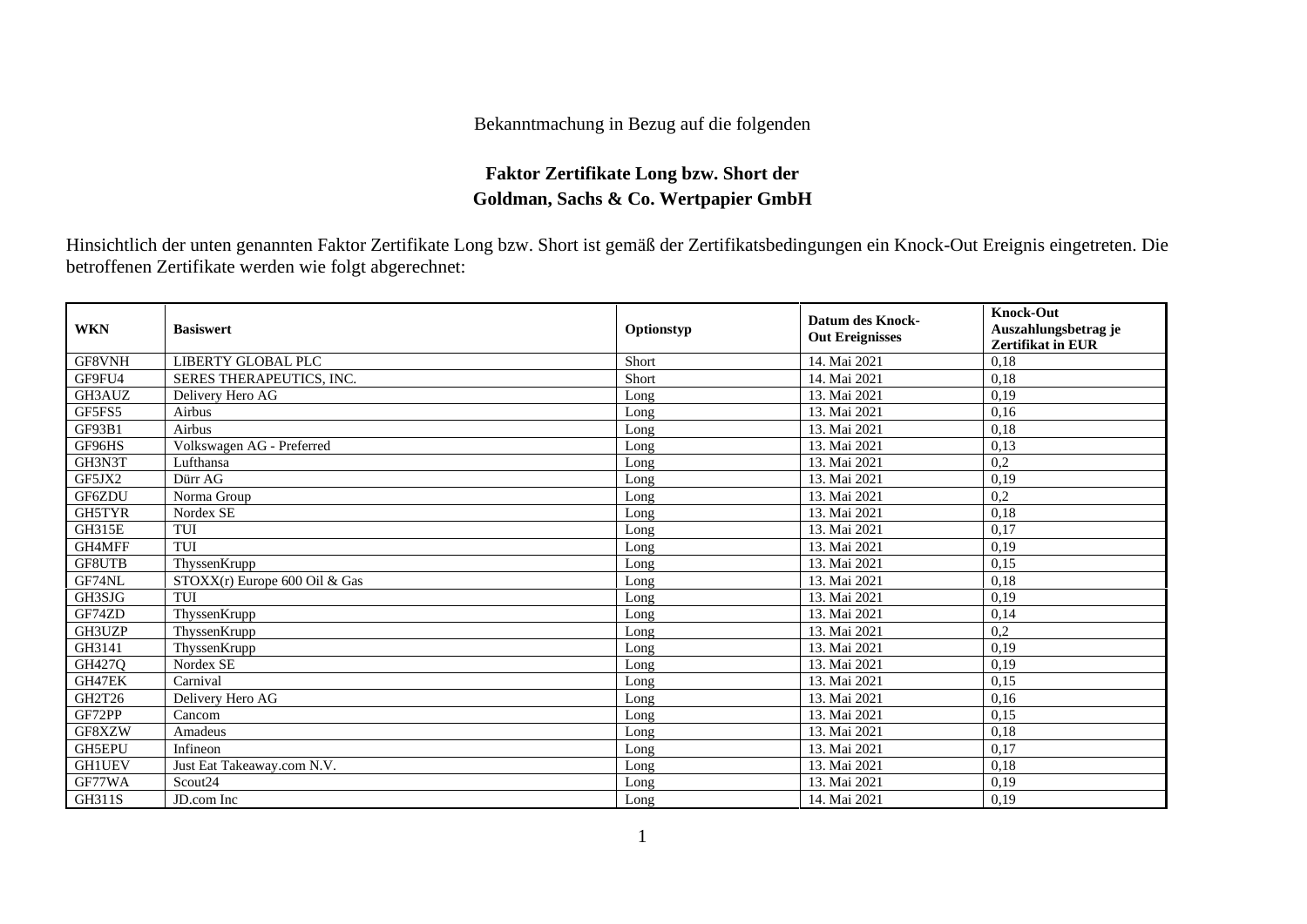| <b>WKN</b>          | <b>Basiswert</b>                             | Optionstyp | <b>Datum des Knock-</b><br><b>Out Ereignisses</b> | <b>Knock-Out</b><br>Auszahlungsbetrag je<br>Zertifikat in EUR |
|---------------------|----------------------------------------------|------------|---------------------------------------------------|---------------------------------------------------------------|
| GH5LRG              | Teledyne Technologies Inc                    | Long       | 13. Mai 2021                                      | 0,18                                                          |
| GH3AQZ              | AutoZone Inc.                                | Short      | 13. Mai 2021                                      | 0,19                                                          |
| <b>GHOJEL</b>       | APPIAN CORPORATION                           | Long       | 13. Mai 2021                                      | 0,17                                                          |
| GF9LQN              | Splunk Inc.                                  | Long       | 13. Mai 2021                                      | 0,19                                                          |
| GF96TR              | Kraft Heinz Company                          | Short      | 13. Mai 2021                                      | 0,19                                                          |
| GB65DQ              | Beyond Meat, Inc.                            | Long       | 13. Mai 2021                                      | $\overline{0.2}$                                              |
| $\overline{GF9}3C5$ | OVERSTOCK.COM, INC.                          | Long       | 13. Mai 2021                                      | 0,19                                                          |
| GF7LTV              | CANNAE HOLDINGS, INC.                        | Long       | 13. Mai 2021                                      | 0,18                                                          |
| <b>GF170K</b>       | <b>AES</b> Corporation                       | Long       | 13. Mai 2021                                      | 0,19                                                          |
| GH1GNH              | <b>GLACIER BANCORP, INC.</b>                 | Short      | 13. Mai 2021                                      | 0,18                                                          |
| GF7V2F              | NetEase Inc ADR                              | Long       | 13. Mai 2021                                      | 0,16                                                          |
| GF8LS9              | M&T Bank Corporation                         | Short      | 13. Mai 2021                                      | 0,18                                                          |
| GF96UD              | PerkinElmer Inc                              | Short      | 13. Mai 2021                                      | 0,19                                                          |
| GH4265              | NIO Inc                                      | Long       | 13. Mai 2021                                      | 0,14                                                          |
| GB7AGN              | Alibaba Group Holding Limited ADR (New York) | Long       | 13. Mai 2021                                      | 0,16                                                          |
| GF99R5              | <b>Uniper SE</b>                             | Short      | 13. Mai 2021                                      | 0,2                                                           |
| GH4CQ1              | LATTICE SEMICONDUCTOR CORPORATION            | Long       | 13. Mai 2021                                      | 0,15                                                          |
| GH2T21              | Alibaba Group Holding Limited ADR (New York) | Long       | 13. Mai 2021                                      | 0,19                                                          |
| <b>GH1WLY</b>       | Airbnb, Inc.                                 | Long       | 13. Mai 2021                                      | 0,14                                                          |
| GH2BX4              | Tesla Inc                                    | Long       | 13. Mai 2021                                      | 0,15                                                          |
| GH <sub>2</sub> CVV | Beyond Meat, Inc.                            | Long       | 13. Mai 2021                                      | 0,16                                                          |
| GH51T1              | <b>Advanced Micro Devices</b>                | Long       | 13. Mai 2021                                      | 0,17                                                          |
| GH3ANU              | <b>Bumble Inc</b>                            | Long       | 13. Mai 2021                                      | 0,19                                                          |
| GH2CY3              | Nvidia                                       | Long       | 13. Mai 2021                                      | 0,16                                                          |
| GH3ZHK              | Baidu. Inc.                                  | Long       | 13. Mai 2021                                      | 0,18                                                          |
| GH10VM              | VERINT SYSTEMS INC.                          | Long       | 13. Mai 2021                                      | 0,14                                                          |
| GF9JB9              | Square                                       | Long       | 13. Mai 2021                                      | 0,19                                                          |
| GF5JS1              | Lyft, Inc.                                   | Long       | 13. Mai 2021                                      | 0,17                                                          |
| <b>GB1XXE</b>       | <b>TAL Education Group</b>                   | Long       | 13. Mai 2021                                      | 0,17                                                          |
| GH47J1              | Shopify Inc.                                 | Long       | 13. Mai 2021                                      | 0,16                                                          |
| GH4YKC              | NIO Inc                                      | Long       | 13. Mai 2021                                      | 0,17                                                          |
| GH4YNU              | RingCentral, Inc.                            | Long       | 13. Mai 2021                                      | 0,15                                                          |
| GF914L              | Diamondback Energy Inc                       | Long       | 13. Mai 2021                                      | 0,18                                                          |
| <b>GH5A80</b>       | Match Group, Inc.                            | Long       | 13. Mai 2021                                      | 0,14                                                          |
| GH5NFL              | Tesla Inc                                    | Long       | 13. Mai 2021                                      | 0,17                                                          |
| <b>GH425Y</b>       | NIO Inc                                      | Long       | 13. Mai 2021                                      | 0,16                                                          |
| GF22UL              | Palo Alto Networks, Inc.                     | Long       | 13. Mai 2021                                      | 0,14                                                          |
| GH4YMG              | Airbnb, Inc.                                 | Long       | 13. Mai 2021                                      | 0,19                                                          |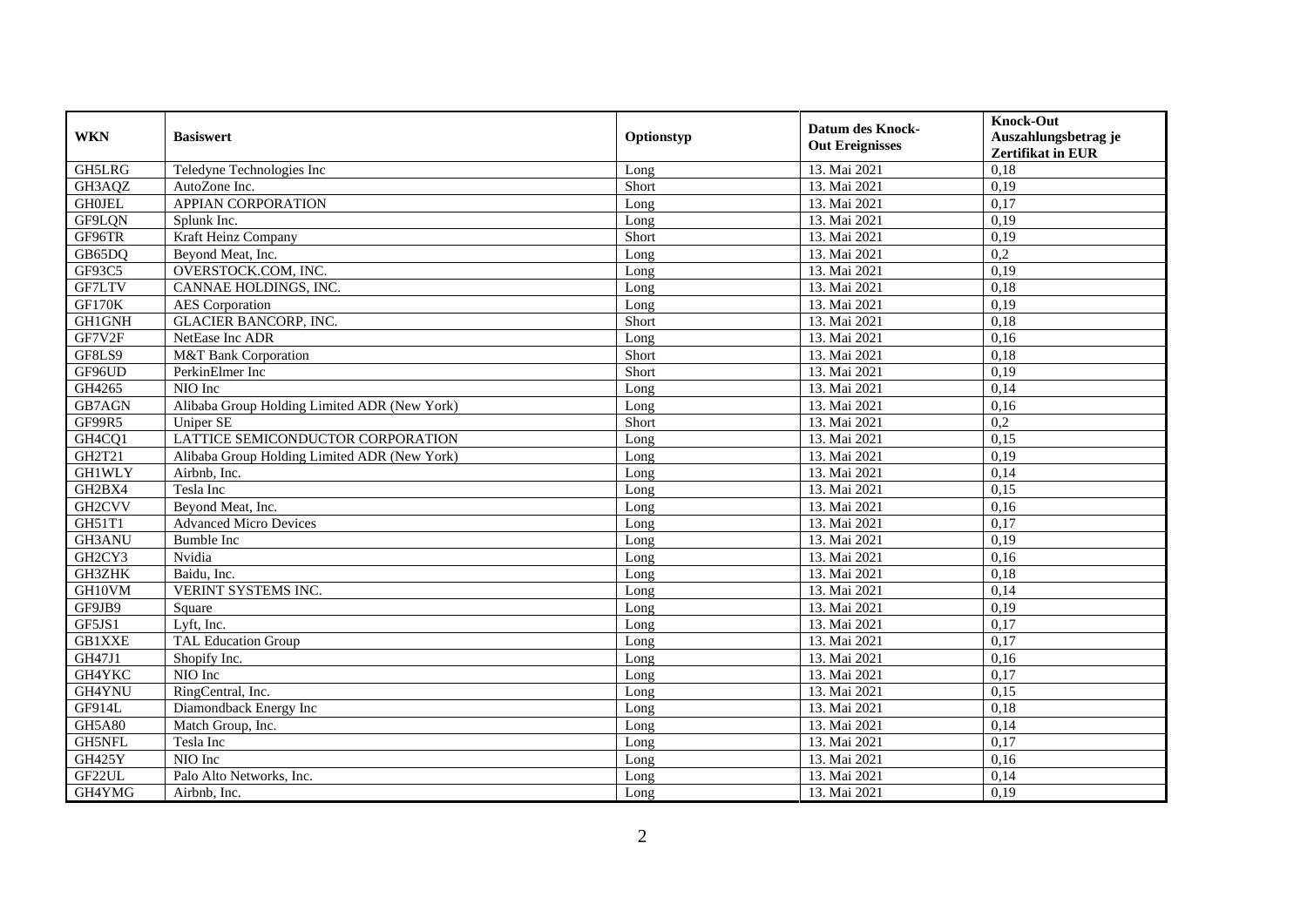| <b>WKN</b>                       | <b>Basiswert</b>                               | Optionstyp | <b>Datum des Knock-</b><br><b>Out Ereignisses</b> | <b>Knock-Out</b><br>Auszahlungsbetrag je<br>Zertifikat in EUR |
|----------------------------------|------------------------------------------------|------------|---------------------------------------------------|---------------------------------------------------------------|
| GH3AVQ                           | MongoDB, Inc.                                  | Long       | 13. Mai 2021                                      | 0,17                                                          |
| GH4279                           | Tesla Inc                                      | Long       | 13. Mai 2021                                      | 0,14                                                          |
| GH2VPU                           | Square                                         | Long       | 13. Mai 2021                                      | 0,19                                                          |
| GH313M                           | Square                                         | Long       | 13. Mai 2021                                      | 0,18                                                          |
| GH5TYN                           | <b>BioNTech SE - ADR</b>                       | Long       | 13. Mai 2021                                      | 0,17                                                          |
| GF91A6                           | Fuchs Petrolub                                 | Long       | 13. Mai 2021                                      | $\overline{0.2}$                                              |
| GF7VAT                           | GOOSEHEAD INSURANCE, INC.                      | Long       | 13. Mai 2021                                      | 0,15                                                          |
| <b>GH5U15</b>                    | Teladoc Health Inc                             | Long       | 13. Mai 2021                                      | 0,19                                                          |
| GH3ZGE                           | Teladoc Health Inc                             | Long       | 13. Mai 2021                                      | 0,17                                                          |
| GH1RSZ                           | <b>TAL Education Group</b>                     | Long       | 13. Mai 2021                                      | 0,16                                                          |
| GF7YL0                           | The Hershey Company                            | Short      | 13. Mai 2021                                      | 0,19                                                          |
| GH2CW1                           | TelefÃ3nica Deutschland Holding AG             | Short      | 13. Mai 2021                                      | 0,18                                                          |
| GH2VLD                           | Alibaba Group Holding Limited ADR (New York)   | Long       | 13. Mai 2021                                      | 0,18                                                          |
| GH5WN4                           | <b>BioNTech SE - ADR</b>                       | Long       | 13. Mai 2021                                      | 0,17                                                          |
| GH3147                           | <b>TAL Education Group</b>                     | Long       | 13. Mai 2021                                      | 0,16                                                          |
| GH0VG4                           | Diamondback Energy Inc                         | Long       | 13. Mai 2021                                      | 0,17                                                          |
| GF9ZVN                           | Plug Power                                     | Short      | 14. Mai 2021                                      | 0,001                                                         |
| GH0JF6                           | Plug Power                                     | Short      | 14. Mai 2021                                      | 0,001                                                         |
| GF9ZW0                           | Plug Power                                     | Short      | 14. Mai 2021                                      | 0,06                                                          |
| GH22XV                           | Plug Power                                     | Short      | 14. Mai 2021                                      | $\overline{0,1}$                                              |
| GH3ARH                           | Plug Power                                     | Short      | 14. Mai 2021                                      | 0,01                                                          |
| GH0NF7                           | Plug Power                                     | Short      | 14. Mai 2021                                      | 0,001                                                         |
| GH1XA2                           | Plug Power                                     | Short      | 14. Mai 2021                                      | 0,03                                                          |
| GH20HL                           | Plug Power                                     | Short      | 14. Mai 2021                                      | 0,001                                                         |
| GH2984                           | Plug Power                                     | Short      | 14. Mai 2021                                      | 0.001                                                         |
| GH1FR5                           | Plug Power                                     | Short      | 14. Mai 2021                                      | 0,001                                                         |
| GH <sub>2</sub> C <sub>0</sub> B | Plug Power                                     | Short      | 14. Mai 2021                                      | 0,04                                                          |
| GH1FR4                           | Plug Power                                     | Short      | 14. Mai 2021                                      | 0,001                                                         |
| GH3ARJ                           | Plug Power                                     | Short      | 14. Mai 2021                                      | 0,001                                                         |
| GH3ARK                           | Plug Power                                     | Short      | 14. Mai 2021                                      | 0,01                                                          |
| GF99TR                           | Prysmian                                       | Short      | 14. Mai 2021                                      | 0,15                                                          |
| GF72PQ                           | Cancom                                         | Long       | 14. Mai 2021                                      | 0,16                                                          |
| GH10SF                           | Commerzbank                                    | Short      | 14. Mai 2021                                      | 0,2                                                           |
| GF7539                           | Schaeffler AG                                  | Long       | 14. Mai 2021                                      | 0,16                                                          |
| GF8YT0                           | ACS Actividades de Construccion y Servicios SA | Long       | 14. Mai 2021                                      | 0,14                                                          |
| GF8U4M                           | Salzgitter                                     | Long       | 14. Mai 2021                                      | 0,18                                                          |
| <b>GF757B</b>                    | Amadeus                                        | Short      | 14. Mai 2021                                      | 0,19                                                          |
| GH29BJ                           | Dow Jones Industrial Average Index             | Short      | 14. Mai 2021                                      | 0,19                                                          |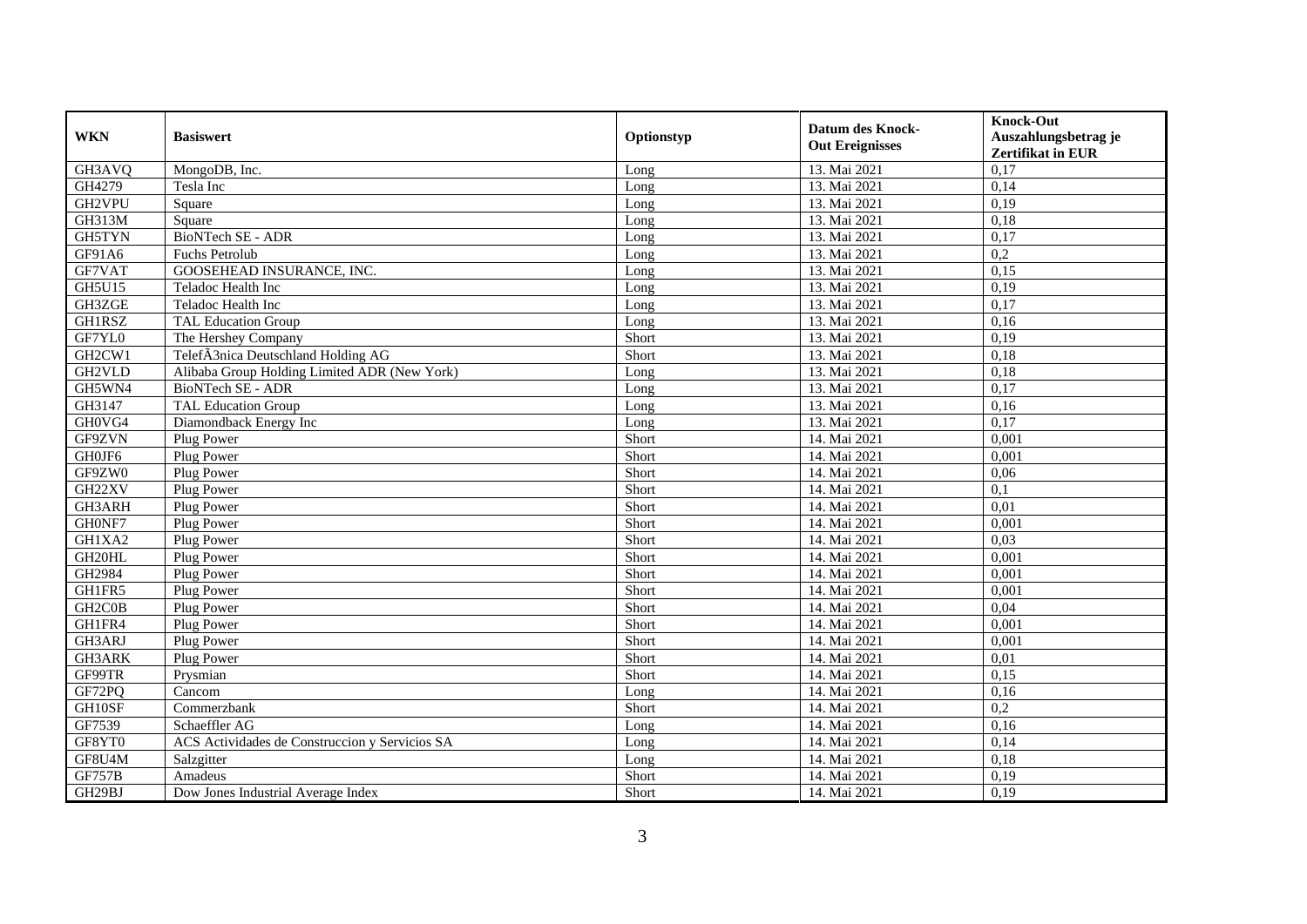| <b>WKN</b>          | <b>Basiswert</b>                               | Optionstyp | <b>Datum des Knock-</b> | <b>Knock-Out</b>         |
|---------------------|------------------------------------------------|------------|-------------------------|--------------------------|
|                     |                                                |            | <b>Out Ereignisses</b>  | Auszahlungsbetrag je     |
|                     |                                                |            |                         | <b>Zertifikat in EUR</b> |
| <b>GH0QRM</b>       | <b>Barrick Gold</b>                            | Short      | 14. Mai 2021            | 0,19                     |
| GF9A2V              | Ulta Beauty, Inc.                              | Short      | 14. Mai 2021            | 0,19                     |
| GF98ME              | Charter Communications, Inc.                   | Short      | 14. Mai 2021            | 0,19                     |
| GF7QUL              | DXC Technology                                 | Short      | 14. Mai 2021            | 0,16                     |
| GF77T1              | Paychex Inc.                                   | Short      | 14. Mai 2021            | 0,19                     |
| GF7VKA              | <b>GLOBE LIFE INC.</b>                         | Short      | 14. Mai 2021            | 0,18                     |
| GF7DFH              | NOV Inc                                        | Short      | 14. Mai 2021            | 0,18                     |
| GF4UXD              | Akamai Technologies, Inc.                      | Short      | 14. Mai 2021            | 0,2                      |
| <b>GF0JDH</b>       | Wheaton Precious Metals Corp.                  | Short      | 14. Mai 2021            | 0,19                     |
| GF8JVL              | Hess Corp.                                     | Short      | 14. Mai 2021            | 0,18                     |
| GH09C2              | T-Mobile US Inc.                               | Short      | 14. Mai 2021            | 0,18                     |
| <b>GH1UEL</b>       | <b>Western Digital Corp</b>                    | Short      | 14. Mai 2021            | 0,18                     |
| GF9HL2              | T-Mobile US Inc.                               | Short      | 14. Mai 2021            | 0,19                     |
| GF9LQA              | T-Mobile US Inc.                               | Short      | 14. Mai 2021            | 0,2                      |
| GH <sub>22</sub> JA | DAX (Performance Index)                        | Short      | 14. Mai 2021            | 0,17                     |
| GH28Z9              | DAX (Performance Index)                        | Short      | 14. Mai 2021            | 0,19                     |
| <b>GH205T</b>       | DAX (Performance Index)                        | Short      | 14. Mai 2021            | 0,19                     |
| GH3AQ2              | Linde                                          | Short      | 14. Mai 2021            | 0,2                      |
| GH1WS6              | DAX (Performance Index)                        | Short      | 14. Mai 2021            | 0,19                     |
| GH18QQ              | Deutsche Telekom                               | Short      | 14. Mai 2021            | 0,19                     |
| GF9J5S              | DAX (Performance Index)                        | Short      | 14. Mai 2021            | $\overline{0.2}$         |
| GH28XX              | DAX (Performance Index)                        | Short      | 14. Mai 2021            | 0,19                     |
| GH2042              | DAX (Performance Index)                        | Short      | 14. Mai 2021            | 0,18                     |
| GF6P9X              | Deutsche Telekom                               | Short      | 14. Mai 2021            | 0,18                     |
| GH28XJ              | DAX (Performance Index)                        | Short      | 14. Mai 2021            | 0.19                     |
| <b>GH1L1Y</b>       | DAX (Performance Index)                        | Short      | 14. Mai 2021            | 0,19                     |
| GF8Y0J              | Inditex                                        | Short      | 14. Mai 2021            | 0,19                     |
| GF67R4              | DAX (Performance Index)                        | Short      | 14. Mai 2021            | 0,2                      |
| GF74P9              | STOXX(r) Europe 600 Personal & Household Index | Short      | 14. Mai 2021            | $\overline{0.2}$         |
| GF7K6R              | FTSE MIB Index                                 | Short      | 14. Mai 2021            | 0,19                     |
| GF5SXR              | <b>BNP</b> Paribas                             | Short      | 14. Mai 2021            | 0,2                      |
| GF2MLM              | DAX (Performance Index)                        | Short      | 14. Mai 2021            | 0,2                      |
| GF9A70              | Seagen Inc                                     | Short      | 14. Mai 2021            | 0,14                     |
| GH3V1C              | <b>OMV</b>                                     | Short      | 14. Mai 2021            | 0,17                     |
| GH4MDK              | TechnipFMC                                     | Short      | 14. Mai 2021            | 0,18                     |
| GF6PHD              | Inditex                                        | Short      | 14. Mai 2021            | 0,19                     |
| GF6RUP              | RWE St.                                        | Short      | 14. Mai 2021            | 0,18                     |
| GF913T              | WaltDisney                                     | Long       | 14. Mai 2021            | 0,18                     |